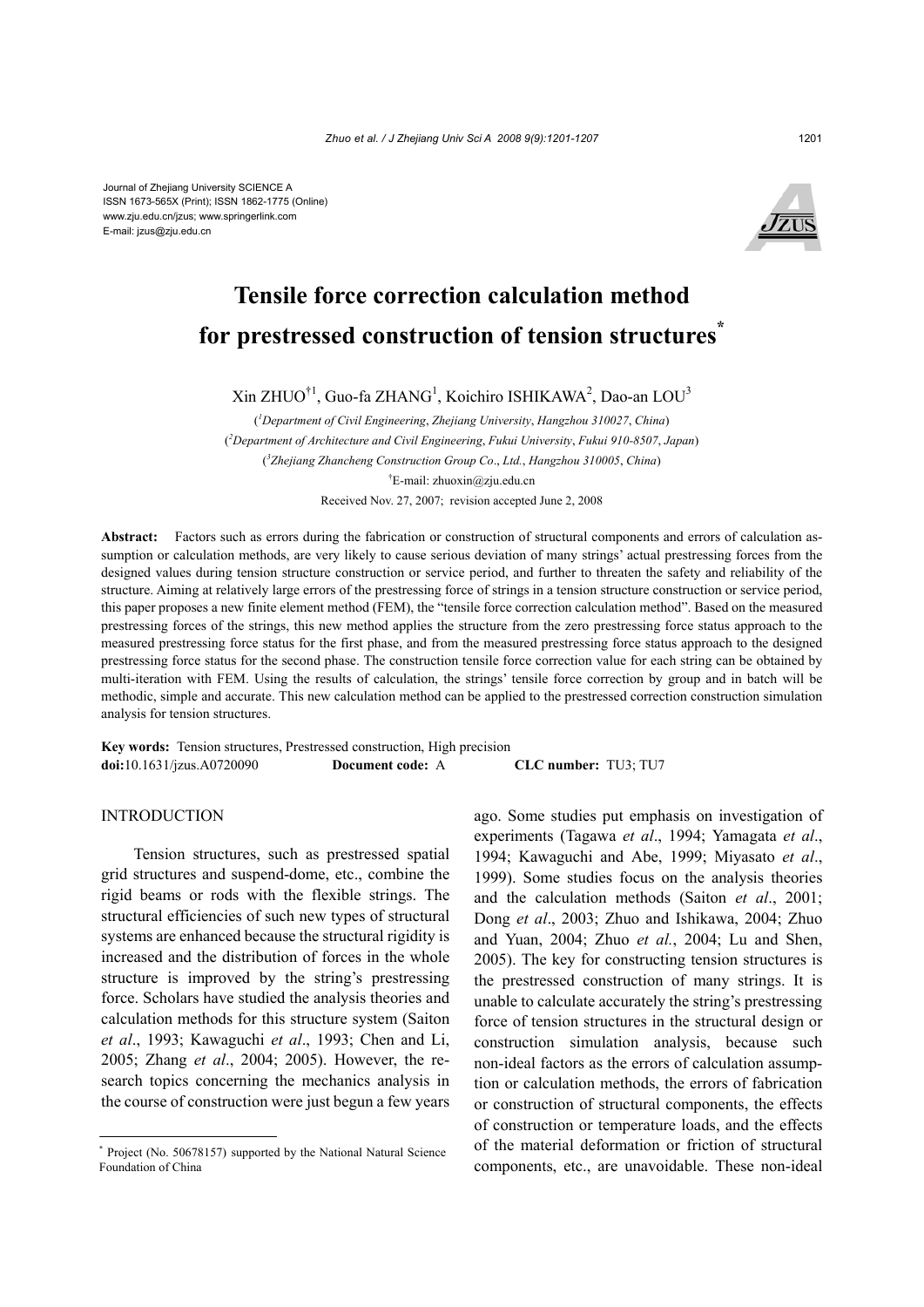factors are very likely to cause the actual prestressing forces of many strings deviating seriously from the designed values during a tension structure construction course or service period, and thus the safety and reliability of the structure would be threaten. In order to achieve high precision control of the prestressing forces of the tension structure, the work of construction correction is absolutely necessary.

The mechanics analysis of tension structures in the course of construction has been a hot research topic in recent years. Research has basically solved the issue of mechanics analysis and calculation method of tension structures in the course of introducing initial prestressing forces construction (Saiton *et al*., 2001; Dong *et al*., 2003; Zhuo and Ishikawa, 2004; Zhuo and Yuan, 2004; Zhuo *et al.*, 2004; Lu and Shen, 2005), but not the issue of analysis and calculation method of high precision controlling of prestressing forces for tension structures based on measured data during construction or service period. Aiming at the tension structures with big errors in prestressing force during construction or service period, a new calculation method, so-called "tensile force correction calculation method", is put forward in this paper. Based on the values of the strings' measured prestressing forces, the tensile force correction value, which means the string's tensile force control values in actual construction correction of each string, can be obtained by this calculation method. The calculation results showed that the string's tensile force correction construction work by group and in batch is methodic, simple and accurate.

# PRINCIPLE OF TENSILE FORCE CORRECTION CALCULATION METHOD

Many strings' measured prestressing forces in a tension structure have large errors, and should be carried out by group and in batch construction correction method. Here, the group, as a space parameter, refers to some strings tensioned at the same time, and the batch, as a time parameter, refers to the sequence of the strings tensioned. The groups and the batches should be decided on the distribution of the strings in the structure and the actual construction conditions.

The prestressed construction correction analysis is divided into two phases. In the first phase, the analysis is started at the "zero prestressing force status" of the structure, and ended at the "measured prestressing force status" of the structure with prestressing force errors. The subsistent tensile force calculation values of each string are forced to meet the measured values through structural finite element analysis. In the second phase, the starting point of analysis is the "measured prestressing force status", and the ending point is the ideal "designed prestressing force status" of the structure. The error status continuously approaches and finally reaches the ideal status through structural analysis and calculation, so the construction tension correction values of each string could be obtained.

The traditional concept of prestressing force should be changed and fractionized, because the construction correction of string's prestressing forces in a tension structure includes the factors of time and space. Assume *n* groups of strings in a tension structure tensioned in *n* batches. The parameters are defined as follows: (1) construction control tensile force  $T_i^j(k,m)$ —the prestressing force construction controlling value of the *i*th string in the *j*th batch tensioning construction; (2) subsistent tensile force  $F_i^j(k,m)$  the prestressing force value of the *i*th string in the *j*th batch tensioning construction; (3) target tensile force  $P_i(m)$ —in the first analysis phase, it is the prestressing force measured value of the *i*th string after the structure construction completed or in the service period; in the second analysis phase, it is the prestressing force value of the *i*th string which should meet, i.e., the prestressing force design value of the string. Where *m* is the step of analysis phase,  $m=1, 2$ ; *k* is the step of iteration, *k*=1, 2, 3, …; *i* refers to the *i*th string,  $i=1, 2, 3, \ldots, n; j$  is the tension construction sequence number, *j*=1, 2, 3, …, *n*.

The tensile force correction calculation uses the iteration approximation methods. The second phase analysis is carried out after the first phase. The calculation principles and methods of the two analysis phases are basically the same. The analysis methods and the calculation procedures could be summarized as follows:

(1) For the first iteration, the structural geometrical nonlinear finite element method (FEM) analysis is performed in terms of the construction tensioning sequence. When calculating the strings of the *j*th group in the *i*th batch of tensioning, the construction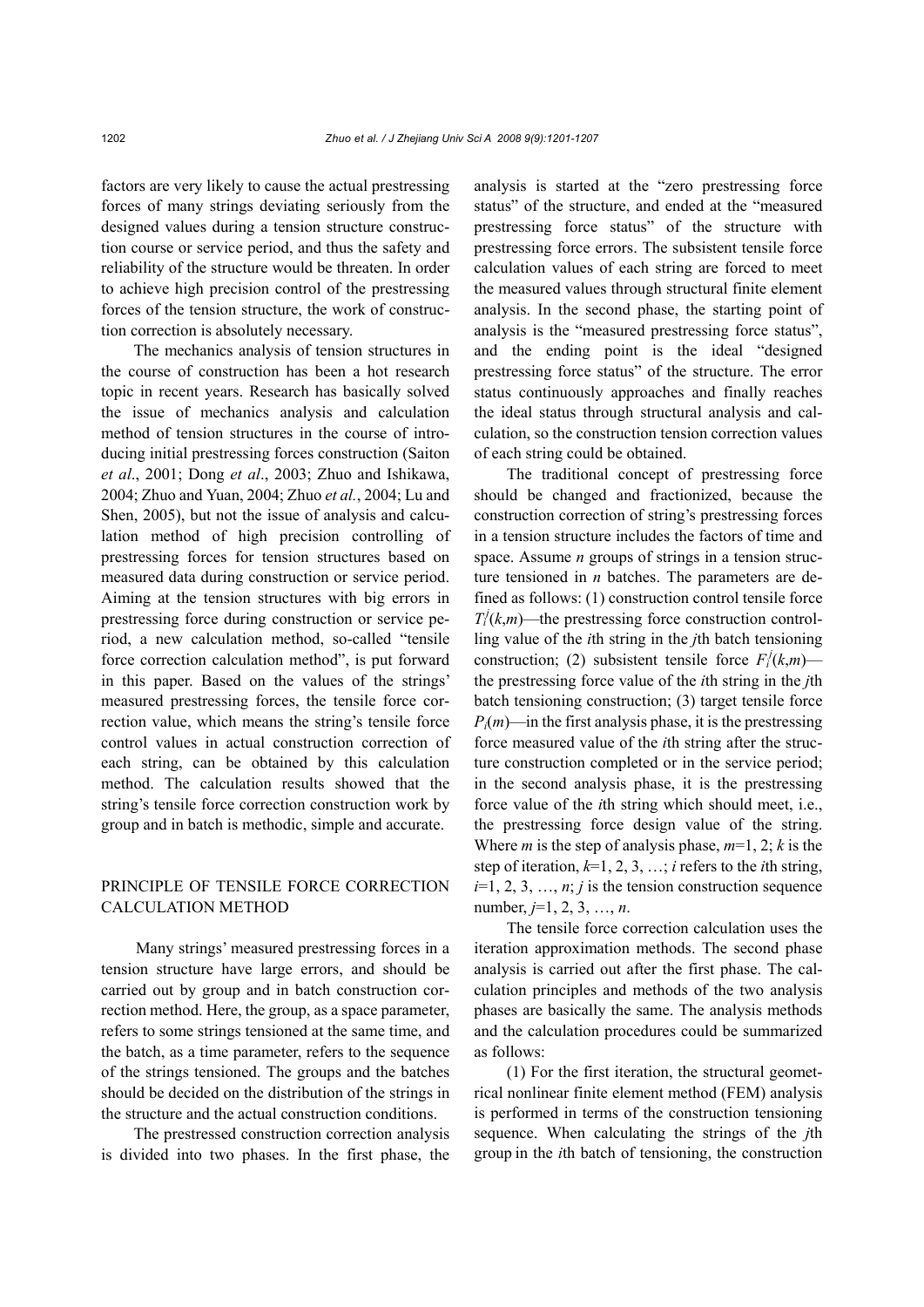control tensile forces of strings are forced to be equal to the target tensile forces, i.e.,  $T_i^j(1,m) = P_i(m)$ , and the subsistent tensile forces  $F_i^j(1,m)$  of other strings which have been tensioned in structure are calculated at the same time. All of the subsistent tensile forces of each batch of strings have changed except that of the last batch strings when calculating the *n*th group of the last batch of the strings. The value of tension force change of each group of strings is  $\Delta F_i^j(2,m) = T_i^j(1,m)$  $F_i^j(1,m)$ .

(2) For the second iteration, the construction control tensile force value of each group of strings in the first iteration is modified by compensating the value of tension change. The construction control tensile force of the strings in the second iteration is  $T_i^j(2,m)=T_i^j(1,m)+\Delta F_i^j(2,m)$ .

The construction control tensile forces of the strings are forced to equal to  $T_i^j(2,m)$  and the subsistent tensile forces of other strings tensioned in structure  $F_i^j(2,m)$  are calculated at the same time. After calculating the *n*th group of the last batch of the strings, the tensile force change of each group of strings is  $\Delta F_i^j(3,m) = T_i^j(2,m) - F_i^j(2,m)$ .

The results of iterations  $k=3, 4, \ldots$  can be obtained in terms of the same principle.

(3) At the end of the *k*th iteration, if  $P_i(m)$ −  $F_i^n(k,m) \leq \varepsilon_0$ , i.e., the difference between the actual value and the designed value of the string's tensile force is less than a certain value, the iteration could be terminated. The flowchart of calculation method is shown in Fig.1.

The results of the *k*th iteration in the first analysis phase are listed in Table 1. The subsistent tensile forces of the last row,  $F_1^{n}(k,1)$ ,  $F_2^{n}(k,1)$ , ...,  $F_i^n(k,1)$ , ...,  $T_n^n(k,1)$ , equal the measured tension values of each string,  $P_1(1), P_2(1), ..., P_i(1), ..., P_n(1)$ .

The results of the *k*th iteration in the second analysis phase are listed in Table 2. The results on the diagonals,  $T_1^1(k,2)$ ,  $T_2^2(k,2)$ , ...,  $T_i^j(k,2)$ , ...,  $T_n^j(k,2)$ , are the construction control tensile force values of the strings of groups 1, 2, …, *n.* These values are the construction tension correction values of actual construction correction tensioning by group and in batch, which are the major results that the new calculation method in this paper seeks for. The last row,  $F_1^{\ n}(k,2)$ ,  $F_2^{\ n}(k,2), \ \ldots, \ F_i^{\ n}(k,2), \ \ldots, \ T_n^{\ n}(k,2), \ \text{presents the final}$ subsistent tensile force values of the strings which are equal to their designed tension values,  $P_1(2), P_2(2), \ldots$ ,  $P_i(2)$ , ...,  $P_n(2)$ , respectively, with the construction

correction tensioning method by group and in batch. This is the final target of the calculation method in this paper as well as the high precision control of prestressed construction for tension structures.



**Fig.1 Flowchart of tensile force correction calculation method**

**Table 1 Results of the first analysis phase**

| Tension<br>construction |                   |                                                     | String number    |   |
|-------------------------|-------------------|-----------------------------------------------------|------------------|---|
| sequence<br>number      |                   | $2^{\circ}$                                         | $\boldsymbol{i}$ | n |
|                         | $T_1^{-1}(k,1)$ 0 |                                                     |                  |   |
| 2                       |                   | $F_1^2(k,1)$ $T_2^2(k,1)$                           |                  |   |
|                         |                   | 그는 아이를 하고 있다.                                       |                  |   |
|                         |                   | $F_1^j(k,1)$ $F_2^j(k,1)$ $T_i^j(k,1)$              |                  |   |
|                         |                   |                                                     | しまい しっぽうしん まいしん  |   |
| n                       |                   | $F_1^n(k,1)$ $F_2^n(k,1)$ $F_i^n(k,1)$ $T_n^n(k,1)$ |                  |   |

|  |  |  |  | Table 2 Results of the second analysis phase |  |
|--|--|--|--|----------------------------------------------|--|
|--|--|--|--|----------------------------------------------|--|

| Tension<br>construction |                                                         | String number                                             |                                                     |
|-------------------------|---------------------------------------------------------|-----------------------------------------------------------|-----------------------------------------------------|
| sequence<br>number      |                                                         |                                                           | n                                                   |
|                         |                                                         |                                                           | $T_1^1(k,2)$ $F_2^1(k,2)$ $F_i^1(k,2)$ $F_n^1(k,2)$ |
| 2                       | $F_1^2(k,2)$ $T_2^2(k,2)$ $F_i^2(k,2)$ $F_n^2(k,2)$     |                                                           |                                                     |
|                         |                                                         | 电子电子 医心脏 医心脏 医心脏                                          |                                                     |
|                         | $F_1^j(k,2)$ $F_2^j(k,2)$ $T_i^j(k,2)$ $F_n^{\,n}(k,2)$ |                                                           |                                                     |
|                         |                                                         | $\mathcal{L}(\mathcal{L})$ and $\mathcal{L}(\mathcal{L})$ |                                                     |
| n                       | $F_1^n(k,2)$ $F_2^n(k,2)$ $F_i^n(k,2)$ $T_n^n(k,2)$     |                                                           |                                                     |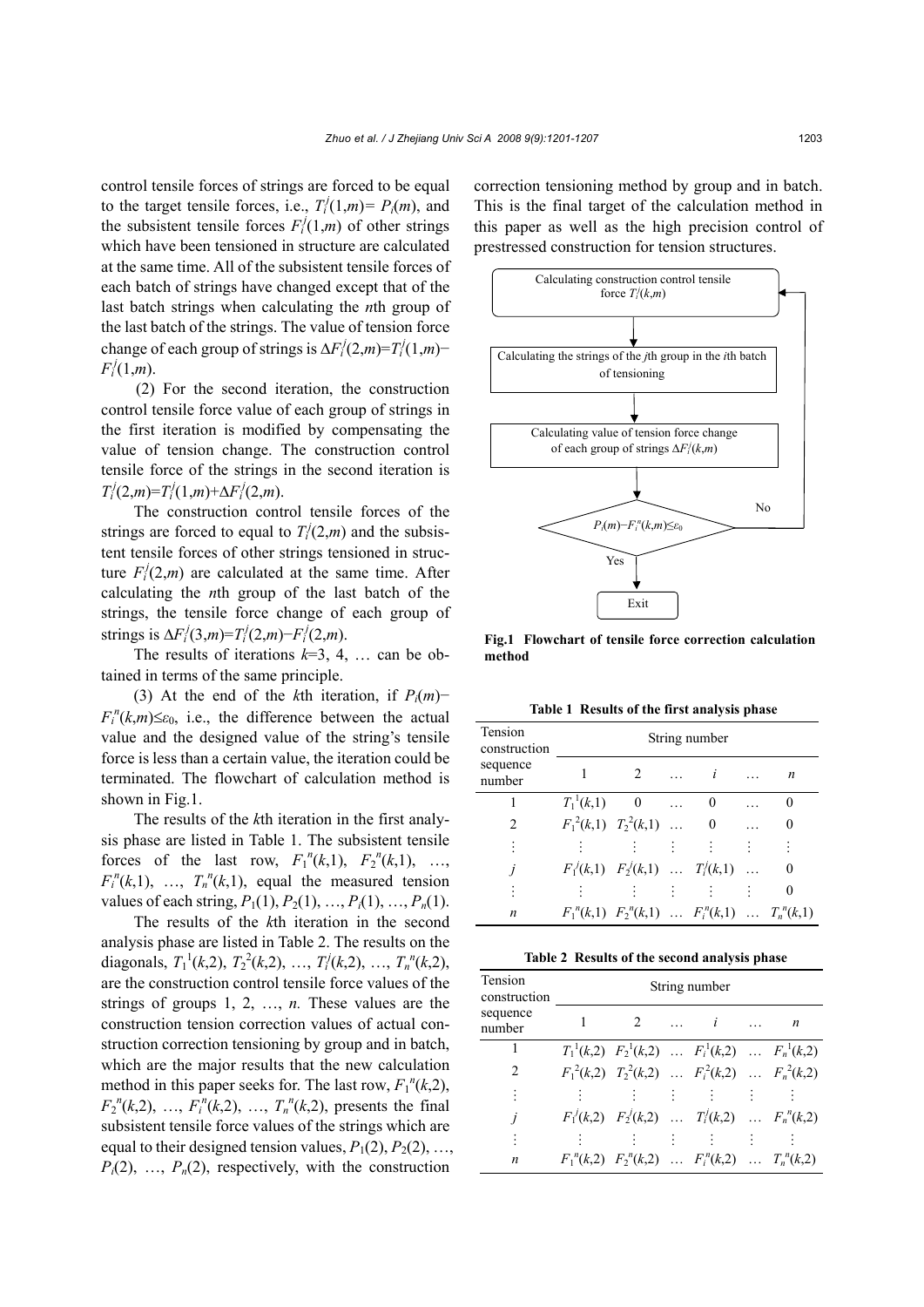## ILLUSTRATIVE EXAMPLE AND DISCUSSIONS

# **Overview of the project**

A prestressed spatial grid structure project with 27 m span, 24 m length and 24 m height is shown in Fig.2. The distances to the first quarter plane and the last quarter plane are both 2 m. The nodes are of bolt spherical node type. The rods are two types of steel tubes with 216.3 mm $\times$ 7.0 mm and 114.3 mm $\times$ 6.0 mm circular hollow sections (CHSs), and the Young's modulus of the steel was 200 GPa. Wall strings of groups 1~6 with maximum prestressing force of 500 kN, symmetrically distributed at two sides of the structure, are to potentiate the side walls of the spatial grid structure. Strings connected to the lower node of the grid structure are for tensioning in construction. Roof strings of groups 7~12 with maximum prestressing force of 650 kN, are to reinforce the top of the structure. The string's group numbers are shown in Fig.2a.

After the internal force tests of the structure carried out the prestressed construction, large errors between the actual prestressing forces and the designed values were found in many strings, and construction correction on the prestressing forces of the strings should be carried out. The actual values  $P_i(1)$ and the designed  $P_i(2)$  values of the prestressing forces of active wall strings and roof strings are shown in Table 3.

#### **Analysis of calculation results**

When applying the tensioning construction correction method by group and in batch, the tensioning sequence number was set the same as the string group number. Two symmetrical wall strings constituted one group and were tensioned in sequence from 1 to 6, and roof strings were tensioned in sequence from 7 to 12. The construction simulation analysis of the structure applied the tensile force correction calculation method submitted in this paper, and four iterations were done in terms of the calculation procedure and formulae of the first and the second analysis phases. Due to the limited space of this paper, only the strings' calculation results of four iterations in the first and second analysis phases were listed in Table 4 and Table 5, respectively, showing that:

(1) At the end of the first analysis phase, the calculation values of prestressing forces of all strings in Table 4 have met their measured values in the



**Fig.2 Structural sketch and string. (a) Perspective view; (b) Front view** 

| Table 3 Target tensile force values of strings |  |  |  |  |  |  |
|------------------------------------------------|--|--|--|--|--|--|
|------------------------------------------------|--|--|--|--|--|--|

| i              | $P_i(1)$ (kN) | $P_i(2)$ (kN) |    | $P_i(1)$ (kN) | (kN) |
|----------------|---------------|---------------|----|---------------|------|
|                | 123.00        | 300           | 7  | 323.00        | 450  |
| $\overline{c}$ | 209.26        | 300           | 8  | 209.26        | 450  |
| 3              | 325.67        | 300           | 9  | 425.67        | 450  |
| 4              | 340.58        | 300           | 10 | 409.58        | 450  |
| 5              | 292.50        | 300           | 11 | 492.50        | 450  |
| 6              | 243.00        | 300           | 12 | 343.00        | 450  |

Note: *i* is the string's number;  $P_i(1)$  is the measured value of the prestressing force of the *i*th string after the structure construction is completed or in the service period; *Pi*(2) is the design value of the prestressing force of the *i*th string.

structure status with the prestressing force errors. And, at the end of the second analysis phase, the calculation values of prestressing forces of all strings in Table 5 have met their designed values in the ideal structure status without any errors.

(2) The initial subsistent tensile forces of all strings listed in Table 3, 123.00, 209.26, 325.67, 340.58, 292.50, 243.00, 323.00, 209.26, 425.67, 409.58, 492.50, 343.00 kN, are the measured tensions in Table 4 when *k* is 4. The subsistent tensile forces of all strings meet their target tensile forces after analysis and calculation by applying the calculation method described in this paper. According to the sequence from 1 to 12 which is identical to the calculation, applying the calculation results of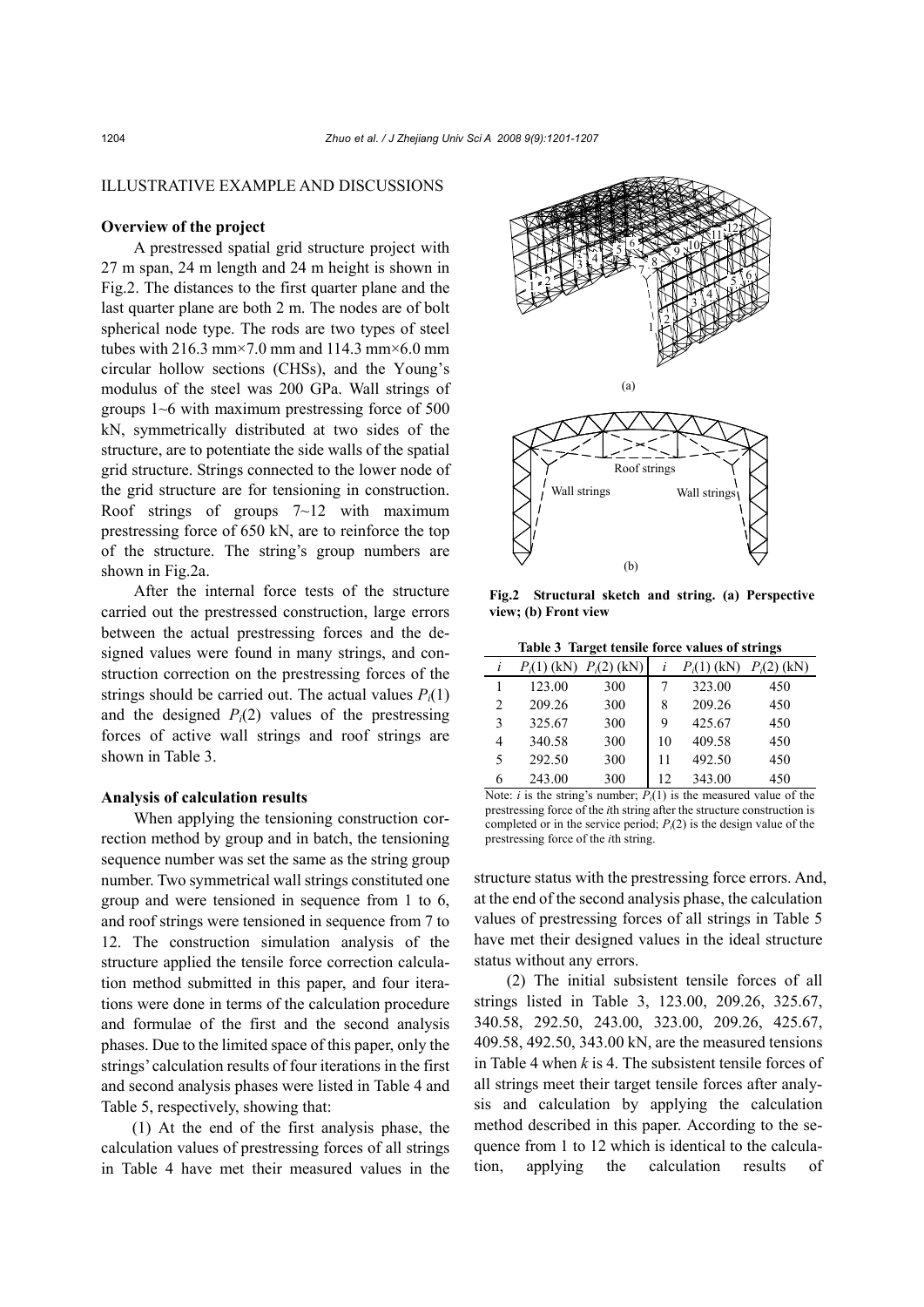**Table 4 Calculation results in the first analysis phase** 

|                  | String's tension (kN) |                  |                  |                  |                  |                  |                  |                  |             |        |        |        |               |
|------------------|-----------------------|------------------|------------------|------------------|------------------|------------------|------------------|------------------|-------------|--------|--------|--------|---------------|
| $\boldsymbol{k}$ | $J$ .                 | $i=1$            | $\sqrt{2}$       | $\mathfrak{Z}$   | $\overline{4}$   | $\sqrt{5}$       | 6                | 7                | $\,$ 8 $\,$ | 9      | 10     | 11     | 12            |
|                  | 1                     | 123.00           |                  |                  |                  |                  |                  |                  |             |        |        |        |               |
|                  | $\sqrt{2}$            | 110.15           | 209.26           |                  |                  |                  |                  |                  |             |        |        |        |               |
|                  | 3                     | 103.07           | 200.40           | 325.67           |                  |                  |                  |                  |             |        |        |        |               |
|                  | $\overline{4}$        | 99.41            | 194.42           | 311.29           | 409.58           |                  |                  |                  |             |        |        |        |               |
|                  | 5                     | 102.80           | 195.46           | 306.67           | 401.11           | 292.50           |                  |                  |             |        |        |        |               |
| $\mathbf{1}$     | 6                     | 108.05           | 198.06           | 304.09           | 395.44           | 277.16           | 243.00           |                  |             |        |        |        |               |
|                  | 7                     | 127.58           | 214.18           | 311.01           | 398.51           | 274.01           | 236.31           | 323.00           |             |        |        |        |               |
|                  | 8                     | 138.28           | 218.75           | 315.96           | 401.66           | 273.76           | 234.27           | 301.62           | 209.26      |        |        |        |               |
|                  | 9                     | 146.19           | 227.09           | 322.76           | 410.33           | 279.99           | 239.17           | 288.85           | 189.67      | 425.67 |        |        |               |
|                  | 10                    | 148.99           | 231.86           | 330.71           | 416.93           | 288.93           | 248.66           | 285.06           | 180.42      | 401.72 | 409.58 |        |               |
|                  | 11                    | 143.38           | 230.74           | 338.28           | 429.32           | 301.84           | 276.64           | 295.60           | 184.62      | 388.73 | 384.30 | 492.50 |               |
|                  | 12                    | 137.58           | 227.95           | 341.00           | 435.60           | 317.41           | 294.57           | 305.95           | 190.96      | 384.56 | 373.12 |        | 457.17 343.00 |
|                  | $1\,$                 | 108.42           |                  |                  |                  |                  |                  |                  |             |        |        |        |               |
|                  | $\sqrt{2}$            | 96.72            | 190.57           |                  |                  |                  |                  |                  |             |        |        |        |               |
|                  | 3                     | 89.97            | 182.13           | 310.34           |                  |                  |                  |                  |             |        |        |        |               |
|                  | $\overline{4}$        | 86.55            | 176.53           | 296.86           | 383.56           |                  |                  |                  |             |        |        |        |               |
|                  | $\sqrt{5}$            | 89.64            | 177.48           | 292.59           | 375.81           | 267.59           |                  |                  |             |        |        |        |               |
| 2                | 6                     | 93.78            | 179.53           | 290.59           | 371.33           | 255.48           | 191.43           |                  |             |        |        |        |               |
|                  | 7                     | 114.34           | 196.50           | 297.88           | 374.57           | 252.16           | 184.39           | 340.05           |             |        |        |        |               |
|                  | 8                     | 126.00           | 201.47           | 303.27           | 378.00           | 251.89           | 182.17           | 316.80           | 227.56      |        |        |        |               |
|                  | 9                     | 134.67           | 210.63           | 310.73           | 387.51           | 258.72           | 187.53           | 302.80           | 206.09      | 466.78 |        |        |               |
|                  | 10                    | 137.73           | 215.83           | 319.38           | 394.69           | 268.46           | 197.87           | 298.66           | 196.01      | 440.72 | 446.04 |        |               |
|                  | 11                    | 131.72           | 214.63           | 327.50           | 407.96           | 282.28           | 227.84           | 309.96           | 200.51      | 426.79 | 418.96 | 527.83 |               |
|                  | 12                    | 125.92           | 211.84           | 330.22           | 414.23           | 297.83           | 245.71           | 320.29           | 206.82      | 422.63 | 407.79 |        | 492.56 343.00 |
|                  | $\mathbf{1}$          | 105.51           |                  |                  |                  |                  |                  |                  |             |        |        |        |               |
|                  | $\sqrt{2}$            | 93.95            | 188.00           |                  |                  |                  |                  |                  |             |        |        |        |               |
|                  | $\mathfrak{Z}$        | 87.30            | 179.68           | 305.78           |                  |                  |                  |                  |             |        |        |        |               |
|                  | $\overline{4}$        | 83.92            | 174.14           | 292.47           | 378.90           |                  |                  |                  |             |        |        |        |               |
|                  | $\sqrt{5}$            | 86.96            | 175.07           | 288.28           | 371.31           | 262.24           |                  |                  |             |        |        |        |               |
| $\mathfrak{Z}$   | 6                     | 91.04            | 177.09           | 286.31           | 366.89           | 250.32           | 188.72           |                  |             |        |        |        |               |
|                  | 7<br>8                | 111.77<br>123.55 | 194.20<br>199.23 | 293.67<br>299.11 | 370.15<br>373.62 | 246.97<br>246.69 | 181.62<br>179.38 | 342.78<br>319.26 | 230.01      |        |        |        |               |
|                  | 9                     | 132.27           | 208.44           | 306.61           | 383.20           | 253.57           | 184.78           | 305.17           | 208.39      | 469.82 |        |        |               |
|                  | 10                    | 135.34           | 213.67           | 315.31           | 390.40           | 263.35           | 195.16           | 301.02           | 198.28      | 443.66 | 447.82 |        |               |
|                  | 11                    | 129.33           | 212.46           | 323.42           | 403.67           | 277.17           | 225.12           | 312.31           | 202.77      | 429.74 | 420.75 | 527.76 |               |
|                  | 12                    | 123.54           | 209.68           | 326.14           | 409.94           | 292.71           | 242.99           | 322.64           | 209.08      | 425.57 | 409.58 |        | 492.50 343.00 |
|                  | $\mathbf{1}$          | 104.18           |                  |                  |                  |                  |                  |                  |             |        |        |        |               |
|                  | $\overline{2}$        | 92.71            | 186.48           |                  |                  |                  |                  |                  |             |        |        |        |               |
|                  | $\mathfrak{Z}$        | 86.13            | 178.24           | 302.88           |                  |                  |                  |                  |             |        |        |        |               |
|                  | $\overline{4}$        | 83.36            | 173.71           | 292.00           | 378.53           |                  |                  |                  |             |        |        |        |               |
|                  | 5                     | 86.39            |                  | 174.64 287.81    | 370.95           | 262.05           |                  |                  |             |        |        |        |               |
|                  | 6                     | 90.47            | 176.66           | 285.84           | 366.53           | 250.12           | 188.76           |                  |             |        |        |        |               |
| 4                | 7                     | 111.22           | 193.79           | 293.20           | 369.80           | 246.77           | 181.66           | 343.15           |             |        |        |        |               |
|                  | 8                     | 123.01           | 198.81           | 298.65           | 373.27           | 246.49           | 179.42           | 319.63           | 230.19      |        |        |        |               |
|                  | 9                     | 131.73           | 208.03           | 306.15           | 382.85           | 253.37           | 184.82           | 305.54           | 208.57      | 469.91 |        |        |               |
|                  | 10                    | 134.80           | 213.25           | 314.83           | 390.05           | 263.15           | 195.19           | 301.38           | 198.46      | 443.75 | 447.81 |        |               |
|                  | 11                    | 128.79           | 212.05           | 322.95           | 403.32           | 276.96           | 225.15           | 312.67           | 202.95      | 429.84 | 420.74 | 527.74 |               |
|                  | 12                    | 123.00           | 209.26           | 325.67           | 409.58           | 292.50           | 243.00           | 323.00           | 209.26      | 425.67 | 409.58 |        | 492.50 343.00 |

Note: Data with underline represent construction control tensile forces; data in bold represent measured values of the prestressing force of the strings; *k* is the step of iteration; *i* is the string's number; *j* is the sequence number of the tension construction

construction control tensile forces, 283.35, 286.24, 289.13, 293.95, 299.04, 299.81, 473.82, 451.20, 453.16, 451.72, 460.31, 450.00 kN, in Table 5 at *k*=4, the actual tensions of each string would meet their designed tensions at the end of the 12th string tensioned during actual prestressed construction correction.

(3) From the calculation results at *k*=4 in Table 5,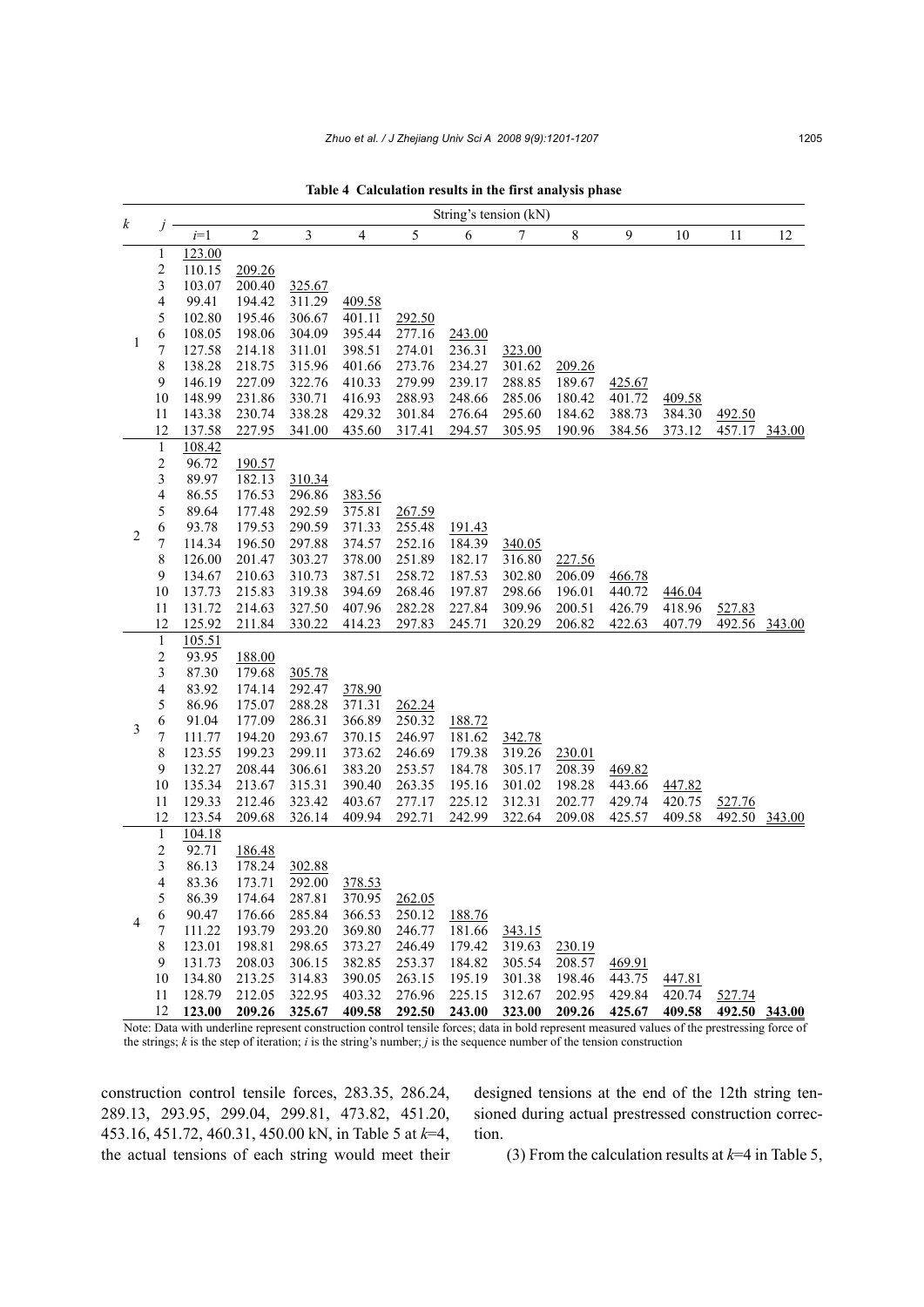**Table 5 Calculation results in the second analysis phase** 

|   |                          | String's tension (kN) |                |                         |                |        |        |                |        |        |        |        |        |
|---|--------------------------|-----------------------|----------------|-------------------------|----------------|--------|--------|----------------|--------|--------|--------|--------|--------|
| k | Ĵ                        | $i=1$                 | $\overline{2}$ | $\overline{\mathbf{3}}$ | $\overline{4}$ | 5      | 6      | $\overline{7}$ | 8      | 9      | $10\,$ | 11     | 12     |
|   | $\mathbf{1}$             | 300.00                | 199.72         | 322.41                  | 408.15         | 294.00 | 245.94 | 336.88         | 222.96 | 431.00 | 411.86 | 489.93 | 338.52 |
|   | $\sqrt{2}$               | 294.77                | 300.00         | 320.01                  | 406.83         | 294.23 | 246.76 | 343.45         | 226.08 | 433.96 | 413.74 | 489.72 | 337.35 |
|   | 3                        | 295.12                | 300.47         | 300.00                  | 407.45         | 294.49 | 246.91 | 342.93         | 225.42 | 433.53 | 413.17 | 489.31 | 337.13 |
|   | $\overline{\mathcal{L}}$ | 295.95                | 301.86         | 303.37                  | 300.00         | 297.01 | 248.80 | 341.72         | 223.18 | 430.50 | 410.83 | 485.74 | 334.35 |
|   | 5                        | 295.97                | 301.87         | 303.33                  | 299.93         | 300.00 | 248.64 | 341.69         | 223.17 | 430.55 | 410.92 | 485.83 | 334.54 |
| 1 | 6                        | 296.83                | 302.30         | 302.92                  | 298.98         | 297.22 | 300.00 | 340.39         | 222.43 | 431.22 | 412.46 | 489.80 | 338.58 |
|   | 7                        | 302.67                | 307.36         | 304.95                  | 299.86         | 296.31 | 298.12 | 450.00         | 211.04 | 427.60 | 411.11 | 491.84 | 341.91 |
|   | 8                        | 314.84                | 312.47         | 310.48                  | 303.33         | 295.98 | 295.84 | 425.90         | 450.00 | 416.25 | 405.14 | 493.39 | 346.23 |
|   | 9                        | 315.47                | 313.12         | 310.97                  | 303.96         | 296.39 | 296.11 | 424.88         | 448.48 | 450.00 | 403.23 | 492.59 | 345.85 |
|   | 10                       | 315.85                | 313.69         | 311.84                  | 304.63         | 297.29 | 296.99 | 424.35         | 447.37 | 447.35 | 450.00 | 490.48 | 344.43 |
|   | 11                       | 316.23                | 313.74         | 311.26                  | 303.70         | 296.42 | 294.93 | 423.61         | 447.11 | 448.36 | 451.92 | 450.00 | 348.51 |
|   | 12                       | 314.49                | 312.91         | 312.08                  | 305.58         | 301.11 | 300.34 | 426.71         | 449.00 | 447.11 | 448.57 | 439.46 | 450.00 |
|   | $\mathbf{1}$             | 285.51                | 200.51         | 322.68                  | 408.27         | 293.88 | 245.70 | 335.75         | 221.86 | 430.56 | 411.67 | 490.14 | 338.89 |
|   | $\boldsymbol{2}$         | 280.99                | 287.09         | 320.61                  | 407.12         | 294.08 | 246.41 | 341.42         | 224.54 | 433.13 | 413.30 | 489.97 | 337.88 |
|   | 3                        | 281.57                | 287.86         | 287.92                  | 408.15         | 294.50 | 246.66 | 340.57         | 223.45 | 432.41 | 412.37 | 489.28 | 337.51 |
|   | 4                        | 282.44                | 289.33         | 291.49                  | 294.42         | 297.17 | 248.65 | 339.29         | 221.08 | 429.20 | 409.89 | 485.51 | 334.57 |
|   | 5                        | 282.45                | 289.34         | 291.47                  | 294.38         | 298.89 | 248.56 | 339.27         | 221.08 | 429.24 | 409.94 | 485.56 | 334.68 |
| 2 | 6                        | 283.31                | 289.77         | 291.06                  | 293.43         | 296.12 | 299.66 | 337.97         | 220.33 | 429.89 | 411.48 | 489.51 | 338.69 |
|   | 7                        | 290.52                | 296.02         | 293.57                  | 294.53         | 295.01 | 297.34 | 473.29         | 206.27 | 425.43 | 409.81 | 492.03 | 342.82 |
|   | $\,$ $\,$                | 302.97                | 301.24         | 299.23                  | 298.07         | 294.67 | 295.01 | 448.62         | 451.00 | 413.80 | 403.70 | 493.61 | 347.24 |
|   | 9                        | 303.71                | 301.99         | 299.80                  | 298.80         | 295.14 | 295.32 | 447.43         | 449.24 | 452.89 | 401.48 | 492.69 | 346.79 |
|   | 10                       | 304.11                | 302.60         | 300.73                  | 299.52         | 296.10 | 296.26 | 446.86         | 448.06 | 450.06 | 451.43 | 490.43 | 345.27 |
|   | 11                       | 304.39                | 302.64         | 300.29                  | 298.83         | 295.46 | 294.74 | 446.32         | 447.86 | 450.81 | 452.84 | 460.54 | 348.29 |
|   | 12                       | 302.65                | 301.80         | 301.12                  | 300.72         | 300.16 | 300.16 | 449.42         | 449.76 | 449.55 | 449.49 | 449.98 | 450.00 |
|   | 1                        | 282.86                | 200.65         | 322.73                  | 408.29         | 293.85 | 245.65 | 335.54         | 221.65 | 430.48 | 411.64 | 490.18 | 338.96 |
|   | $\sqrt{2}$               | 278.44                | 285.29         | 320.71                  | 407.17         | 294.05 | 246.35 | 341.08         | 224.27 | 432.99 | 413.22 | 490.00 | 337.97 |
|   | 3                        | 279.04                | 286.09         | 286.81                  | 408.24         | 294.49 | 246.61 | 340.20         | 223.14 | 432.25 | 412.27 | 489.30 | 337.59 |
|   | $\overline{\mathcal{L}}$ | 279.92                | 287.57         | 290.40                  | 293.70         | 297.18 | 248.61 | 338.91         | 220.76 | 429.02 | 409.77 | 485.50 | 334.63 |
|   | 5                        | 279.93                | 287.57         | 290.38                  | 293.66         | 298.74 | 248.53 | 338.89         | 220.75 | 429.05 | 409.82 | 485.55 | 334.73 |
| 3 | 6                        | 280.78                | 288.01         | 289.97                  | 292.72         | 295.98 | 299.51 | 337.60         | 220.01 | 429.70 | 411.35 | 489.49 | 338.73 |
|   | 7                        | 288.04                | 294.29         | 292.50                  | 293.82         | 294.85 | 297.17 | 473.87         | 205.85 | 425.20 | 409.67 | 492.02 | 342.88 |
|   | 8                        | 300.53                | 299.53         | 298.18                  | 297.38         | 294.51 | 294.83 | 449.13         | 451.25 | 413.55 | 403.54 | 493.61 | 347.31 |
|   | 9                        | 301.28                | 300.30         | 298.75                  | 298.12         | 294.99 | 295.15 | 447.92         | 449.45 | 453.34 | 401.29 | 492.67 | 346.86 |
|   | 10                       | 301.69                | 300.91         | 299.70                  | 298.85         | 295.97 | 296.15 | 447.35         | 448.25 | 450.47 | 451.94 | 490.38 | 345.32 |
|   | 11                       | 301.97                | 300.96         | 299.26                  | 298.16         | 295.33 | 294.58 | 446.81         | 448.06 | 451.21 | 453.35 | 460.56 | 348.33 |
|   | 12                       | 300.23                | 300.12         | 300.09                  | 300.05         | 300.02 | 300.00 | 449.90         | 449.95 | 449.96 | 450.00 | 450.00 | 450.00 |
|   | $\,1\,$                  | 283.35                | 200.58         | 322.69                  | 339.27         | 293.86 | 245.67 | 335.60         | 221.68 | 430.50 | 411.64 | 490.17 | 338.94 |
|   | $\boldsymbol{2}$         | 278.88                | 286.24         | 320.64                  | 338.14         | 294.06 | 246.37 | 341.21         | 224.35 | 433.03 | 413.25 | 489.99 | 337.94 |
|   | 3                        | 279.44                | 286.98         | 289.13                  | 339.13         | 294.47 | 246.61 | 340.39         | 223.30 | 432.35 | 412.36 | 489.34 | 337.59 |
|   | 4                        | 279.78                | 287.56         | 290.55                  | 293.95         | 295.53 | 247.41 | 339.89         | 222.36 | 431.07 | 411.38 | 487.84 | 336.42 |
|   | 5                        | 279.81                | 287.57         | 290.50                  | 293.87         | 299.04 | 247.22 | 339.84         | 222.35 | 431.14 | 411.48 | 487.95 | 336.65 |
| 4 | 6                        | 280.69                | 288.02         | 290.08                  | 292.89         | 296.19 | 299.81 | 338.51         | 221.59 | 431.81 | 413.06 | 492.01 | 340.78 |
|   | 7                        | 287.90                | 294.26         | 292.59                  | 293.98         | 295.07 | 297.49 | 473.82         | 207.52 | 427.35 | 411.39 | 494.53 | 344.90 |
|   | 8                        | 300.30                | 299.46         | 298.23                  | 297.52         | 294.73 | 295.16 | 449.25         | 451.20 | 415.77 | 405.31 | 496.11 | 349.30 |
|   | 9                        | 301.00                | 300.18         | 298.77                  | 298.21         | 295.18 | 295.47 | 448.12         | 449.51 | 453.16 | 403.19 | 495.22 | 348.88 |
|   | 10                       | 301.39                | 300.77         | 299.67                  | 298.91         | 296.12 | 296.38 | 447.57         | 448.36 | 450.41 | 451.72 | 493.03 | 347.40 |
|   | 11                       | 301.70                | 300.82         | 299.20                  | 298.16         | 295.42 | 294.71 | 446.98         | 448.15 | 451.22 | 453.27 | 460.31 | 350.70 |
|   | 12                       | 300.00                | 300.00         | 300.00                  | 300.00         | 300.00 | 300.00 | 450.00         | 450.00 | 450.00 | 450.00 | 450.00 | 450.00 |

Note: data with underline represent construction control tensile forces; data in bold represent design values of the prestressing force of the strings; *k* is the step of iteration; *i* is the string's number; *j* is the sequence number of the tension construction

it is shown that the maximum tensions on wall strings in groups 1~6 have ever reached 339.27 kN and the maximum tensions on roof strings in groups 7~12 ever reached 496.11 kN during prestressed construction correction. These values are all less than the maximum allowable prestressing forces, though higher than the designed tensions. Likewise, the calculation results have also shown that no rod in the